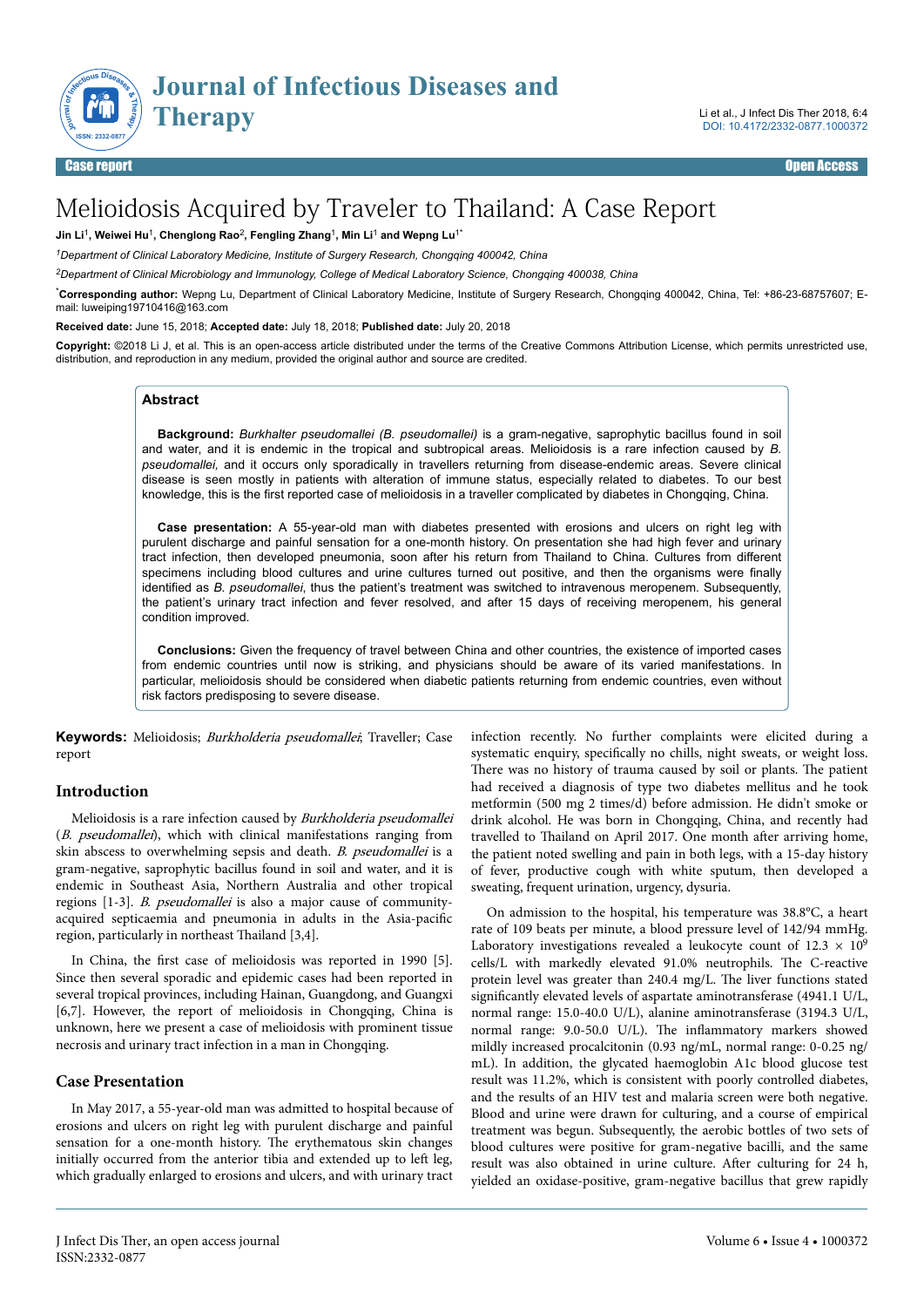#### Page 2 of 3

on blood agar as a grey colony with a metallic sheen (Supplementary Figure 1). The organisms were initially identified as *B. pseudomallei* by VITEK-2 Compact GN card (bio number 0003451513500211). Нe antimicrobial drug therapy was changed to co-amoxiclav, and two days later, when the identification of the organisms was confirmed by 16S rDNA gene sequencing analysis, the patient's treatment was switched to intravenous meropenem. During the 7-day treatment course, the patient was transferred to the Department of Infectious Disease, the First Affiliated Hospital of Chongqing Medical University for treatment. Subsequently, the patient's urinary tract infection and fever resolved, and after 15 days of receiving meropenem, his general condition improved. Unfortunately, the patient didn't attend his scheduled outpatient appointment after discharge.



Figure 1: The e BURST diagram displaying relatedness of the ST393 isolate (A) and other sequence types of the historical B. pseudomallei strain collection in the MLST database. The e BURST analysis showed it was more closely related to ST393 from Thailand, not related to ST70 (B) from Chinese origin.

Since VITEK-2 Compact (GN Card) (bioMerieux, France) is prone to produce false positive or false negative results [7], 16S rDNA gene sequencing analysis is required to confirm the identification of  $B$ . pseudomallei. And then the isolates were sent to a biosafety level two plus Mycobacteriology Laboratory for further analysis. Moreover, PCR amplification, we used the two primers F (5'amplification, we used the two primers F (5'-GATCATGGCTCAGATTGAAC-3') and R (5'-CTACGGTTACCTTGTTACGA-3') that could specifically detect the B. pseudomallei isolates [8,9], produced the predicted 1397bp band for B. pseudomallei isolates (Supplementary Figure 2). Нe PCR product was sequenced by BGI (Beijing, China). Нe isolate showed a 99% similar to *B. pseudomallei* (GenBank accession nos. CP004379.1 and CP004380.1). Based on these data, we concluded that this infection case was caused by B. pseudomallei.

Melioidosis is rare in most parts of China, there were only 0-3 cases reported annually, and most of them occurred in travellers returning from disease-endemic regions [8,9]. In this case, we cannot be certain that whether this melioidosis acquired by the traveller to Thailand, the disease-endemic country in the Asia-pacific region. To our best knowledge, no documented cases of melioidosis acquired in Chongqing had been reported, so the multilocus sequence typing (MLST) was used to study the molecular epidemiology of B. pseudomallei, and the MLST was performed by using PCR amplification conditions and primers as previously described [10], generated an allelic profile (Supplementary Figure 2) that was compared with those of strains of B. pseudomallei, B. thailandensis, and Mallei stored in the database (http://bpseudomallei.mlst.net). Нe result showed that the novel sequence type (ST) was identified as ST393 (BPM), which is a strain of Thailand origin. However, it had previously been reported that the B. pseudomallei ST70 (BPC006) was the predominantly isolate of Chinese origin, which was considered as China's standard strain [11]. And an evolutionary analysis of ST393 with burst analysis software (http://eburst.mlst.net) suggested that it was not related to ST70 (BPC006) (Figure 1).